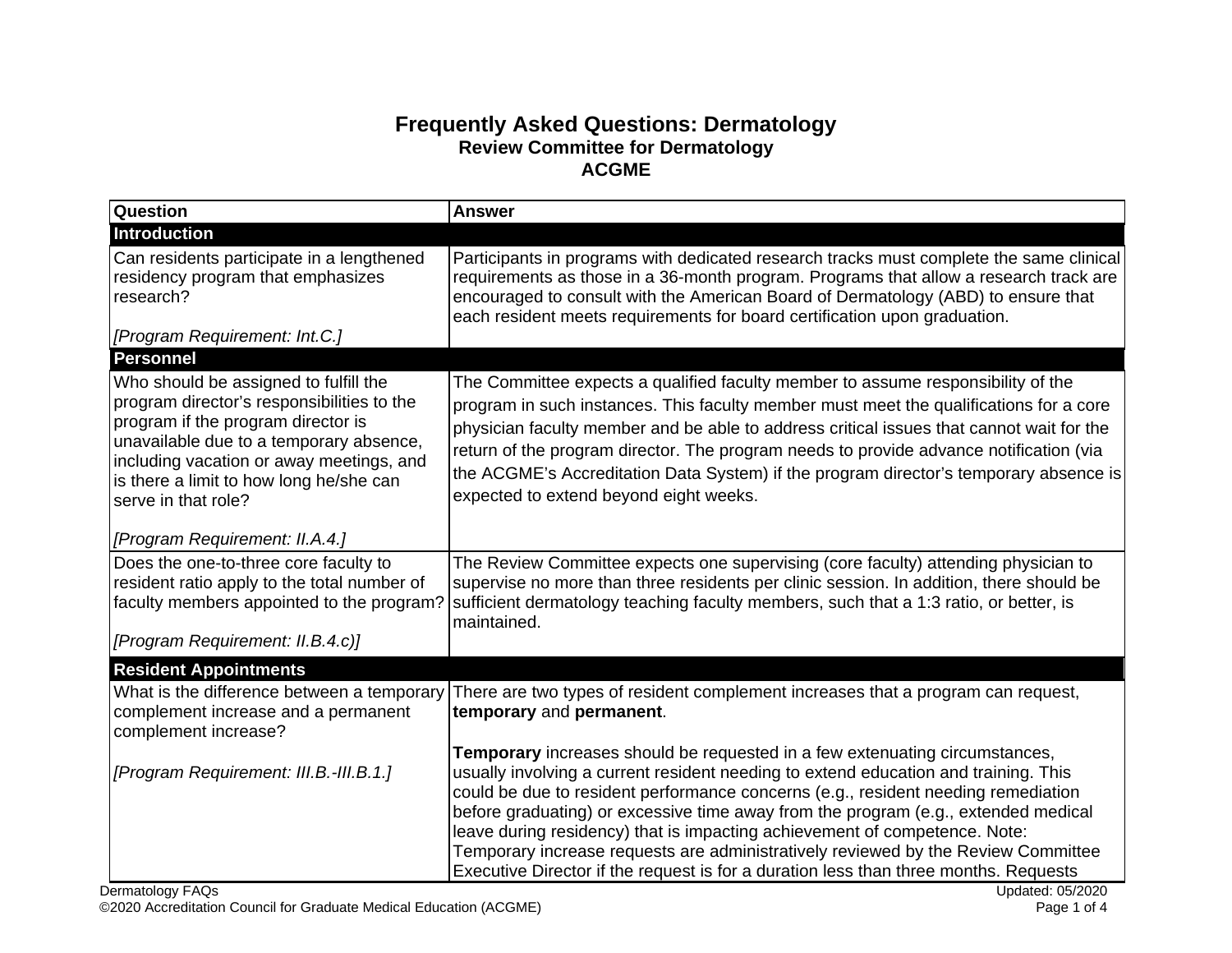|                                        | that extend beyond three months require Committee review. It is important to note<br>that temporary increases should not be used for requests to expand the program<br>complement with additional residents. Temporary increases should not be multi-year<br>requests or submitted with intent to annually renew. Temporary increases are<br>designed to temporarily extend the program for current residents who may need to<br>finish off cycle.                                                                                                                                                                                                                                                                                                                                                                                                                                                                                                                         |
|----------------------------------------|----------------------------------------------------------------------------------------------------------------------------------------------------------------------------------------------------------------------------------------------------------------------------------------------------------------------------------------------------------------------------------------------------------------------------------------------------------------------------------------------------------------------------------------------------------------------------------------------------------------------------------------------------------------------------------------------------------------------------------------------------------------------------------------------------------------------------------------------------------------------------------------------------------------------------------------------------------------------------|
|                                        | <b>Permanent</b> complement increases should be requested when the program desires to<br>expand the total resident complement in an ongoing manner to a higher total than<br>currently approved (as published on the ACGME's Accreditation Data System (ADS)<br>public site). This type of request should occur only after gaining institutional support<br>for the expansion and after the program director carefully weighs the impact of adding<br>to the current complement of residents. It is imperative that programs plan well in<br>advance for permanent expansions. Candidates should not be matched into a<br>program before such a request is approved by the Review Committee. Since these<br>requests are reviewed at a Review Committee meeting, they must be received by the<br>relevant meeting 's agenda closing deadline, which is posted in the Dermatology<br>section of the ACGME website:<br>https://www.acgme.org/Specialties/Overview/pfcatid/3. |
|                                        | If a program misses a published deadline for a meeting agenda, the request will be<br>placed on the agenda for the next Review Committee meeting to process the request.                                                                                                                                                                                                                                                                                                                                                                                                                                                                                                                                                                                                                                                                                                                                                                                                   |
|                                        | Can a program director add residents to the No. See previous FAQ. Per Requirement III.B.1., increases in resident complement                                                                                                                                                                                                                                                                                                                                                                                                                                                                                                                                                                                                                                                                                                                                                                                                                                               |
| program's complement once there is     | require approval by the Review Committee and are not automatic. Before approving a                                                                                                                                                                                                                                                                                                                                                                                                                                                                                                                                                                                                                                                                                                                                                                                                                                                                                         |
| institutional support to expand the    | request to increase a program's complement, the Review Committee will review the                                                                                                                                                                                                                                                                                                                                                                                                                                                                                                                                                                                                                                                                                                                                                                                                                                                                                           |
| program's size?                        | program's current accreditation status, including review of active citations, areas for                                                                                                                                                                                                                                                                                                                                                                                                                                                                                                                                                                                                                                                                                                                                                                                                                                                                                    |
| [Program Requirement: III.B.-III.B.1.] | improvement, and other program outcomes (e.g., meeting minimum procedural<br>requirements, board examination pass rate) with the current complement of residents.                                                                                                                                                                                                                                                                                                                                                                                                                                                                                                                                                                                                                                                                                                                                                                                                          |
|                                        | The Review Committee also carefully reviews the program's submitted educational                                                                                                                                                                                                                                                                                                                                                                                                                                                                                                                                                                                                                                                                                                                                                                                                                                                                                            |
|                                        | rationale for any expansion. The Review Committee reviews and makes a value                                                                                                                                                                                                                                                                                                                                                                                                                                                                                                                                                                                                                                                                                                                                                                                                                                                                                                |
|                                        | judgement whether adding additional residents will positively or negatively impact the                                                                                                                                                                                                                                                                                                                                                                                                                                                                                                                                                                                                                                                                                                                                                                                                                                                                                     |
|                                        | educational program and the program's accreditation status. Programs should not                                                                                                                                                                                                                                                                                                                                                                                                                                                                                                                                                                                                                                                                                                                                                                                                                                                                                            |
|                                        | match additional residents beyond their approved complement until they receive<br>approval from the Review Committee.                                                                                                                                                                                                                                                                                                                                                                                                                                                                                                                                                                                                                                                                                                                                                                                                                                                      |
|                                        |                                                                                                                                                                                                                                                                                                                                                                                                                                                                                                                                                                                                                                                                                                                                                                                                                                                                                                                                                                            |
|                                        | As most programs that seek approval for resident complement expansion wish to                                                                                                                                                                                                                                                                                                                                                                                                                                                                                                                                                                                                                                                                                                                                                                                                                                                                                              |
|                                        | match residents in these positions as soon as possible, it is imperative that programs                                                                                                                                                                                                                                                                                                                                                                                                                                                                                                                                                                                                                                                                                                                                                                                                                                                                                     |
|                                        | plan well in advance for permanent increases, as the Review Committee has                                                                                                                                                                                                                                                                                                                                                                                                                                                                                                                                                                                                                                                                                                                                                                                                                                                                                                  |
|                                        | deadlines each year to receive such requests to allow time for Committee review.                                                                                                                                                                                                                                                                                                                                                                                                                                                                                                                                                                                                                                                                                                                                                                                                                                                                                           |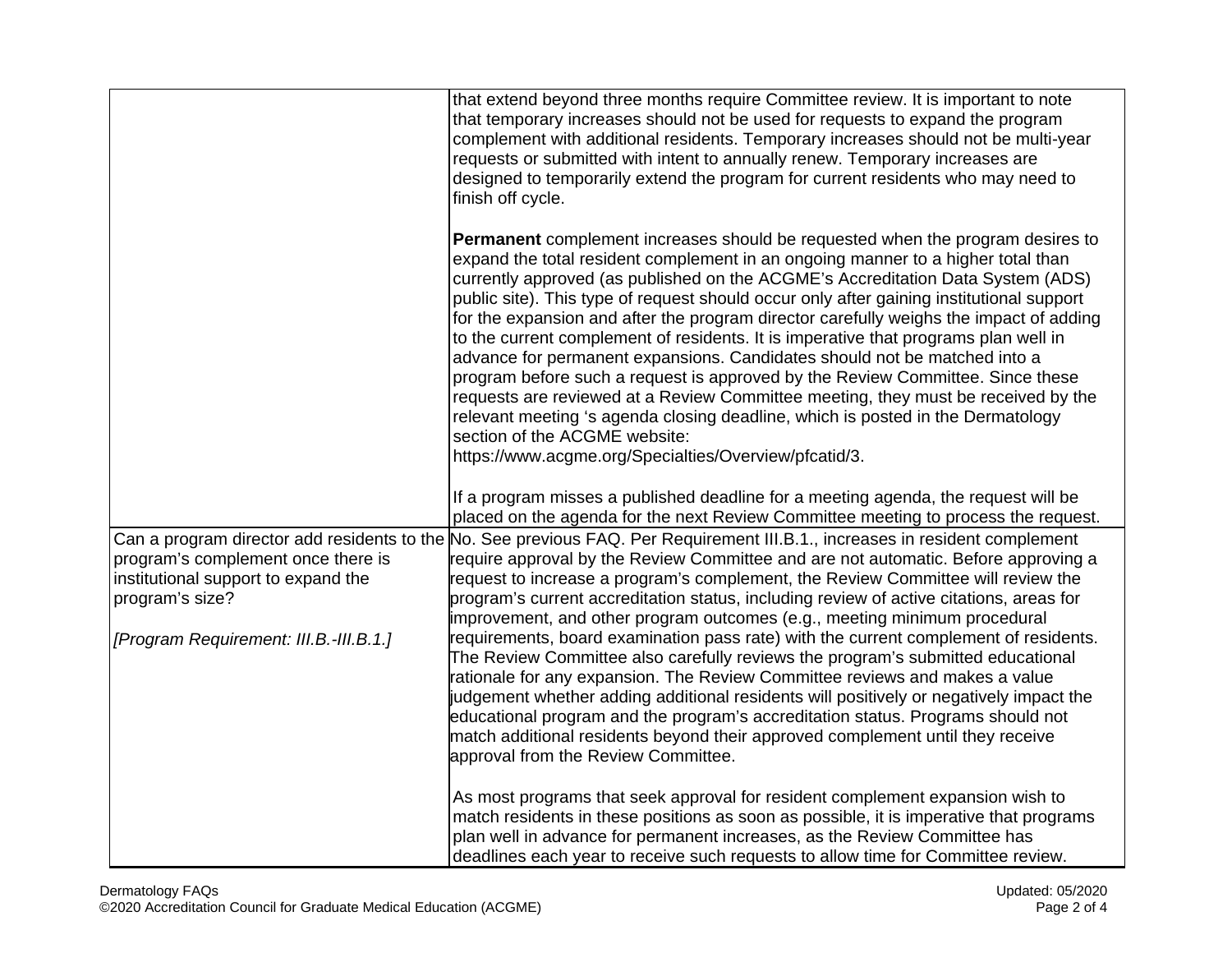|                                                                                                                                                                                                                                                                                                                                       | Deadlines for meeting agendas are published on the Dermatology section of the<br>ACGME website.                                                                                                                                                                                                                                                                                                                                                                                                                                                                                                                                                                                                                                                                        |
|---------------------------------------------------------------------------------------------------------------------------------------------------------------------------------------------------------------------------------------------------------------------------------------------------------------------------------------|------------------------------------------------------------------------------------------------------------------------------------------------------------------------------------------------------------------------------------------------------------------------------------------------------------------------------------------------------------------------------------------------------------------------------------------------------------------------------------------------------------------------------------------------------------------------------------------------------------------------------------------------------------------------------------------------------------------------------------------------------------------------|
| <b>Educational Program</b>                                                                                                                                                                                                                                                                                                            |                                                                                                                                                                                                                                                                                                                                                                                                                                                                                                                                                                                                                                                                                                                                                                        |
| Which other health care professionals can<br>be included in the interprofessional team?<br>[Program Requirement: IV.C.1.b)]                                                                                                                                                                                                           | The team can include clinic managers, clinical research and hospital staff members,<br>faculty members in dermatology and referral faculty members, laboratory personnel,<br>medical students, nurses, pharmacologists, referring physicians, residents, and<br>schedulers, as appropriate.                                                                                                                                                                                                                                                                                                                                                                                                                                                                            |
| Regarding residents' experiences in<br>dermatopathology, how much exposure<br>occurring in an active faculty member-run<br>sign-out setting is considered adequate,<br>and does this exposure need to occur at<br>or by a specific point in the educational<br>program?<br>[Program Requirements: IV.C.5.f) and<br>$ IV.C.5.f$ ).(1)] | The Committee holds that dermatopathology education is a cornerstone experience<br>of dermatology residency education, as it underlies the dermatology resident's<br>advancing competence in interpreting and exploring clinicopathologic correlation. As<br>such, dermatopathology education, including sessions reviewing slides with<br>dermatopathology faculty members as occurs in active faculty member-run sign-out<br>sessions, should occur throughout the educational program, and should include<br>reviewing slides with dermatopathology faculty members during all three years of<br>the program. Block exposure of active faculty member-run sign-out sessions each<br>year, beginning in the first year of the program, would be considered adequate. |